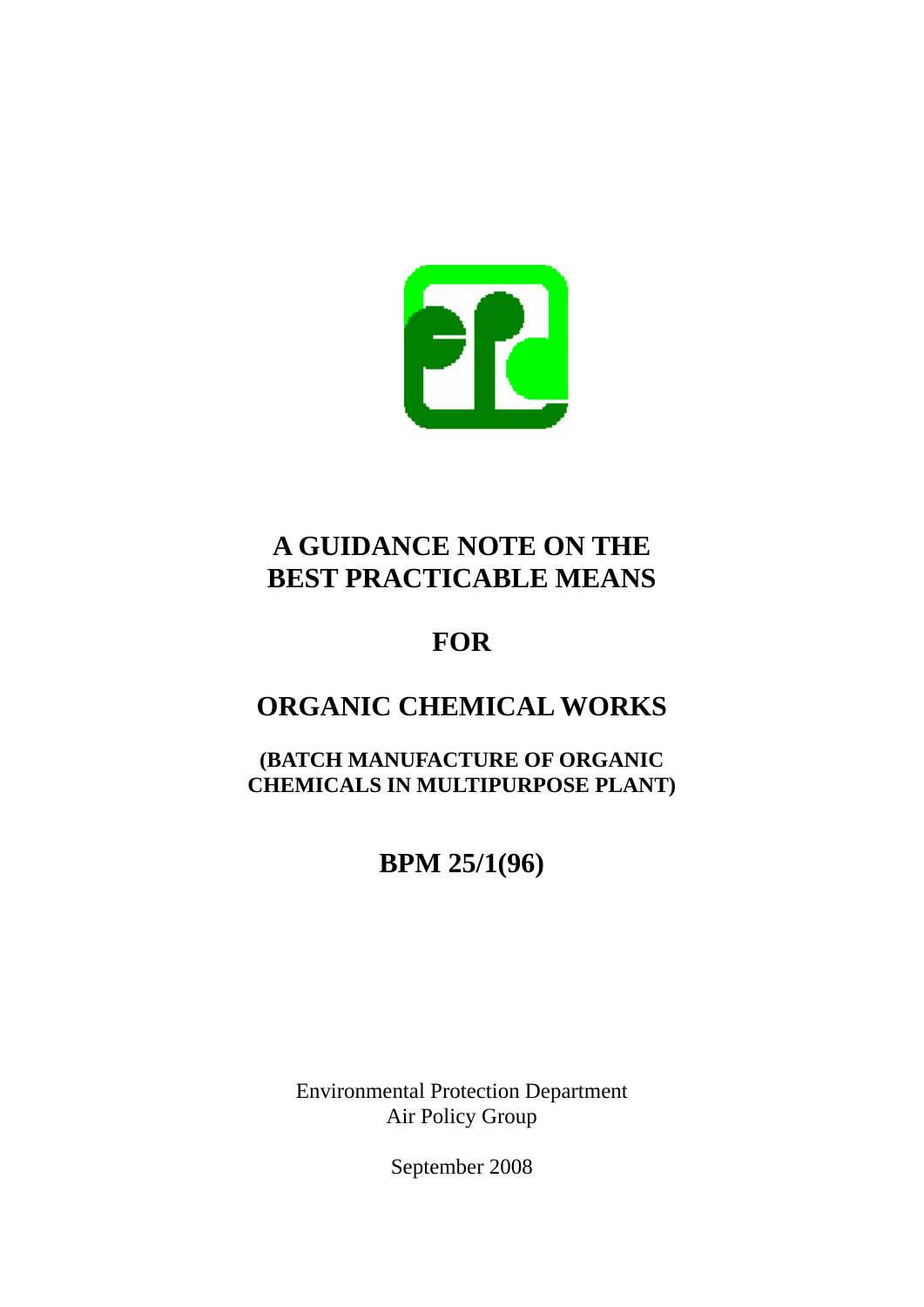## 1. **INTRODUCTION**

- 1.1 This Note is one of a series issued by the Environmental Protection Department to provide guidance on air pollution management for processes specified under Part IV of the Air Pollution Control Ordinance (the Ordinance). It also serves as a guide for the assessment of an application for Specified Process licence under the Ordinance.
- 1.2 It should be understood that this Note sets out the basic requirements for the applicant to provide and maintain the best practicable means for the prevention of emission of air pollutants. The applicant should recognize that whether a licence is granted or refused, and on what conditions, will depend on all the circumstances of an individual application besides the requirements set out in this Note. The Authority may devise specific requirements for individual facility carrying out the specified process.
- 1.3 This Note covers the batch manufacturing of organic chemicals in a multipurpose plant, which comes within the specified process "Organic Chemical Works" described in Schedule 1 to the Ordinance as:

"Works, not being a chemical process described in any other specified process, of the following kinds in which−

- (a) the installed capacity exceeds 100 tonnes per annum (expressed as the total organic chemical products), and in which−
	- (i) any organic chemicals, including organic intermediate products, pesticides, fertilisers, and specialty chemicals, are manufactured in any organic chemical process; or
	- (ii) any organic solvent or mixture of solvents is recovered by any thermal process; or
- (b) any organic liquids, including liquid fuel, are stored in tanks having an installed capacity exceeding  $100 \text{ m}^3$ ."

## **2. EMISSION LIMITS**

- 2.1 All emissions to air, other than steam or water vapour, shall be colourless, free from persistent mist or fume, and free from droplets.
- 2.2 Emissions from the specified process and associated processes as covered by this Note shall not:
	- (a) exceed the concentration limits set out in Annex I.
	- (b) appear to be as dark as or darker than Shade 1 on the Ringelmann Chart when compared in the appropriate manner with the Ringelmann Chart or an approved device.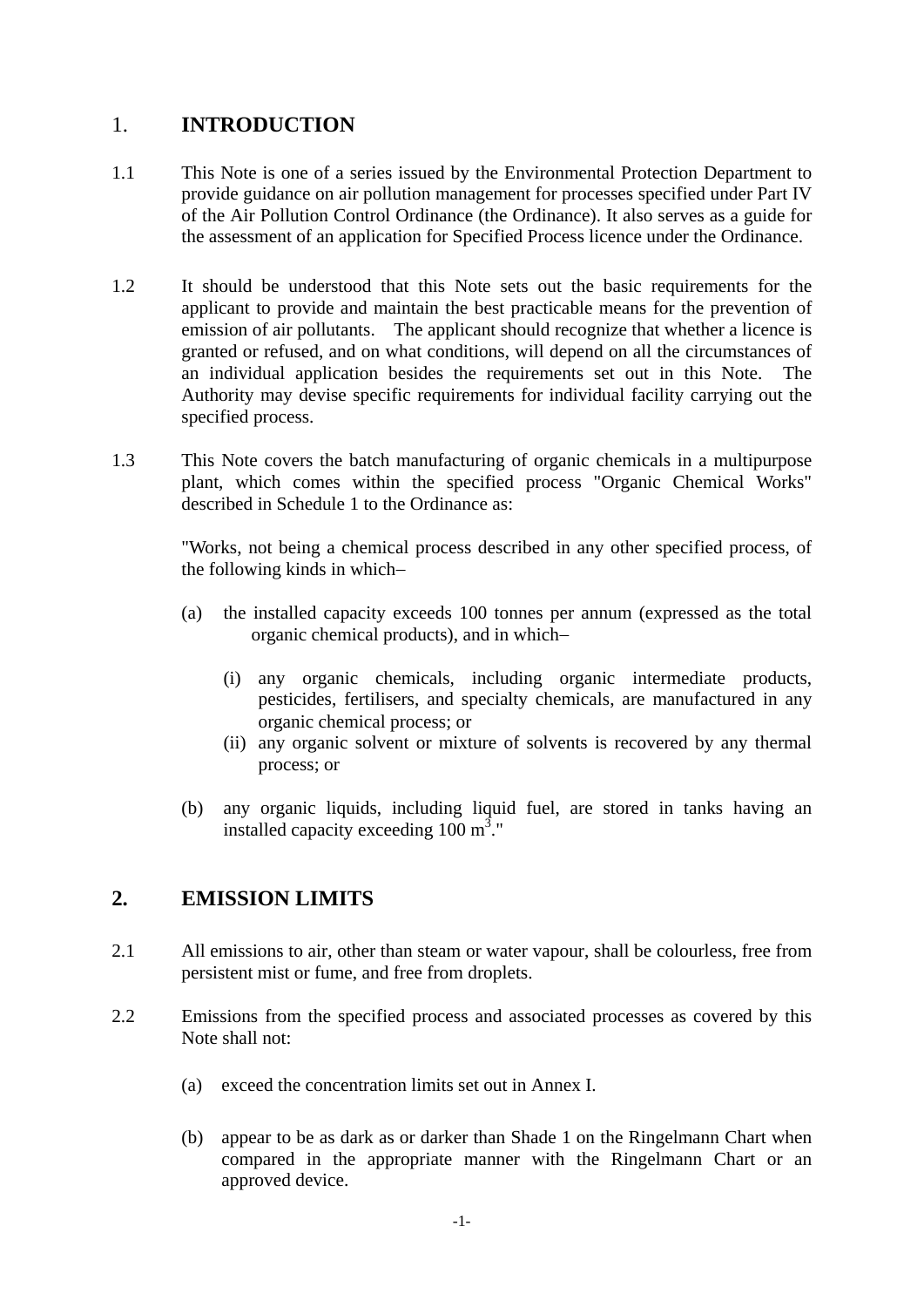## **3. FUEL RESTRICTION**

3.1 All fuels to be used shall comply with the Air Pollution Control (Fuel Restriction) Regulations in force.

## **4. CONTROL OF EMISSIONS**

- 4.1 Emission of air pollutants shall be minimized and controlled to prevent:
	- (a) harm to the environment, or adverse effects to human health;
	- (b) threatening the attainment or maintenance of the relevant air quality objectives;
	- (c) giving rise to an objectionable odour noticeable outside the premises where the process is carried on; and
	- (d) imposing undue constraint on the existing and future development or land use.
- 4.2 Clean energy sources and fuels with proven benefits to air pollution reduction shall be used whenever possible in the relevant specified process and associated operations. The use of electricity or gaseous fuel for process heating or production of goods is always recommended.

#### Design of chimney

- 4.3 Chimney includes vents, structures and openings of any kind from or through which air pollutants may be emitted. The applicant will need to demonstrate that the proposed chimney will provide sufficient dispersion of air pollutants in determining the adequacy of its height.
- 4.4 A chimney shall be at least 3 metres above the roof of any building to which it attaches, and the roof of any adjacent or attached buildings.
- 4.5 Releases to air from chimney shall be directed vertically upwards and not restricted or deflected by the use of, for example, plates or caps. This includes the use of properly designed flame arresters where they are required for operational safety reasons.
- 4.6 Chimney shall normally be designed for an efflux velocity of not less than 15 m/s at full load condition. If the chimney is coned to obtain the minimum velocity, care is needed to avoid generating excessive positive pressure zones within the chimney unless the chimney wall is impervious or lined. The cones shall be well maintained.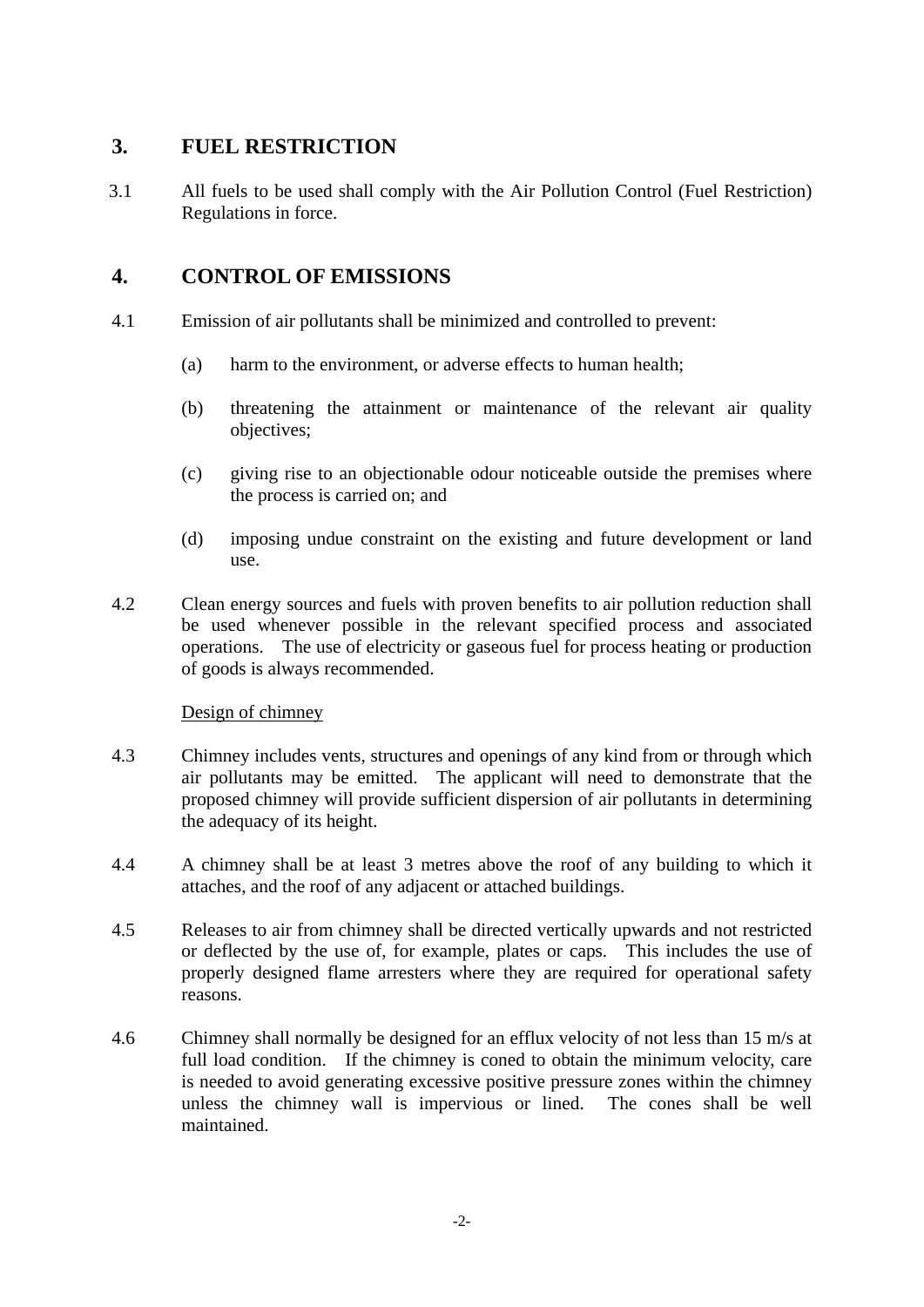- 4.7 Chimney flues and ductwork leading to the chimney shall be adequately insulated by materials free of asbestos to minimize the cooling of waste gases and prevent liquid condensation on internal surfaces, and the design shall allow for the regular internal cleaning of the chimney flues and ductwork. Where a wet method of arrestment is used to treat process gases, the mean velocity shall not exceed 9 m/s within the barrel of the stack with the design of the flue such that the final velocity exceeds 15 m/s.
- 4.8 Wherever practicable, hot releases should take place from the minimum number of vents in order to obtain maximum advantage from thermal buoyancy, and multiplicity of discharge points should be avoided.
- of the exhaust gases and prevent immediate condensation on exit from the chimney. 4.9 Emissions from chimney shall be hot enough to avoid visible plume formation in its vicinity. This is to prevent the condensation or absorption of environmentally harmful substances by the condensing water vapour. Exhaust gas from a wet scrubber can be heated by the use of waste process heat to raise the exit temperature This procedure also assists the thermal buoyancy of the plume. Unless there is no available waste heat and the emission contains no significant environmentally harmful substances, this guideline shall be followed for all situations.

### **5. FUGITIVE EMISSION CONTROL**

- 5.1 All storage tanks shall be fitted with level indication and alarms where appropriate, as an aid to avoiding spillage.
- 5.2 Tanks shall be designed to give adequate security against leakage and have facilities for detecting any leaks that do occur.
- 5.3 Good operational practices shall be developed to prevent or minimize fugitive emissions from the sources such as those listed below; and capture techniques should be used as far as practicable to collect the fugitive emissions which do occur for treatment:
	- (a) Losses through open hatchways on reactors and pre-blend tanks which occur during charging and operation,
	- (b) Losses from evaporation of organic compounds at stations where filters are drained or washed, and
	- (b) Drum loading stations.
- to air. Techniques available include sub-surface filling via filling pipes extended to 5.4 The loading and unloading of transport containers, or transferring material from one vessel to another, should be carried out so as to minimize the emission of pollutants the bottom of the container, the use of vapour balance lines that transfer the vapour from the container being filled to the one being emptied, or an enclosed system with extraction to suitable treatment plant.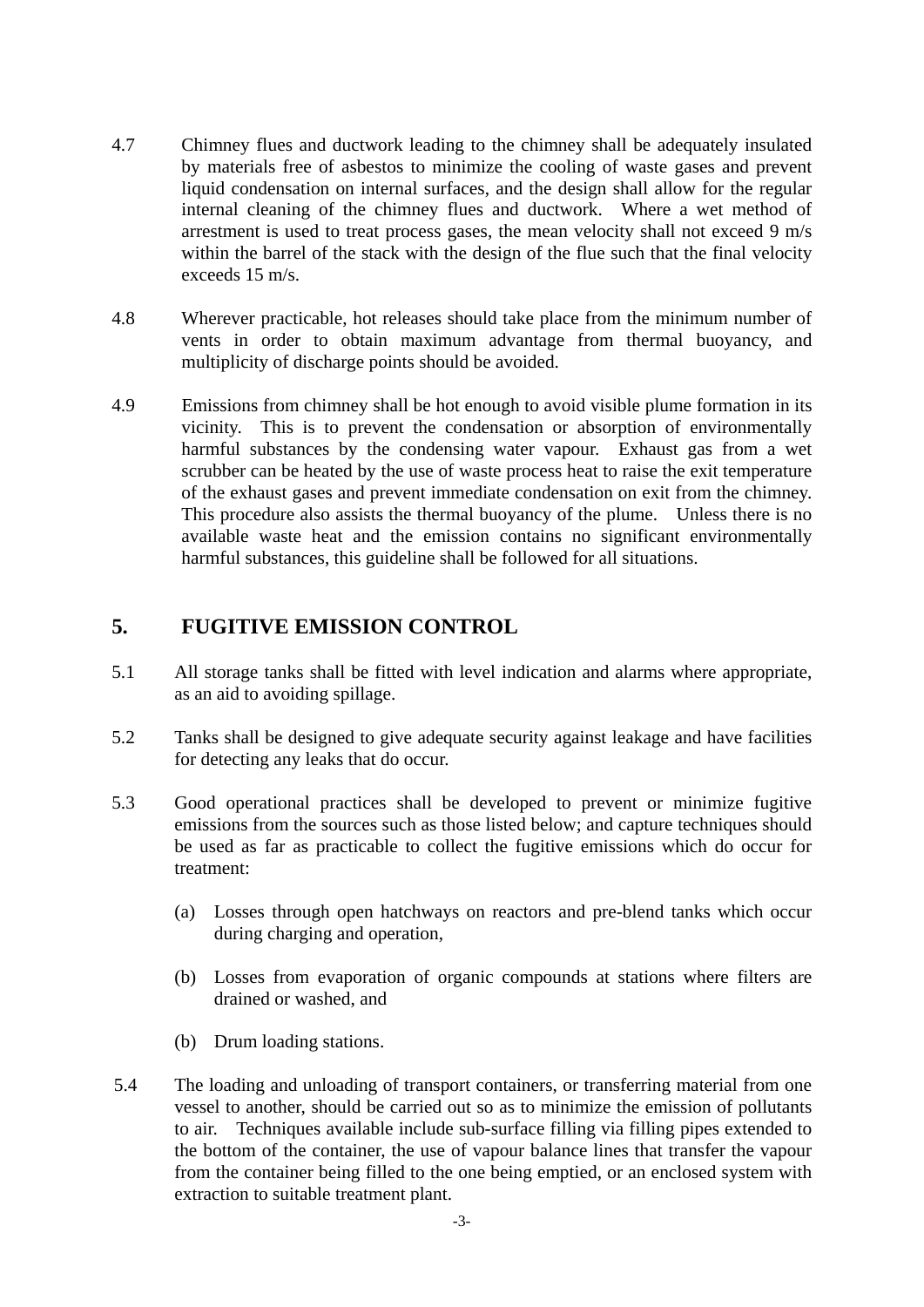- 5.5 Releases to air from process and cooling water systems and associated treatment plant should be minimized. Techniques include ensuring that initial contamination is minimized by provision of adequate phase separation facilities, that any intermediate stripping is efficient and enclosed drainage to treatment plant is used.
- 5.6 The aim shall be to prevent organic and particulate matter emissions to air during plant cleaning, equipment decoking, catalyst regeneration, catalyst discharging and charging operations, and catalyst and sludge disposal. Techniques available include venting and steaming vessels to flare, discharge of vessel contents to enclosed vessels with suitable treatment.
- 5.7 Vent systems shall be chosen to minimize breathing releases and, where relevant, should be fitted with knock-out pots and appropriate abatement equipment.
- be given to pre-stripping of the wastewater or use of an enclosed treatment method. 5.8 Secondary emissions resulted from the collection and open treatment of wastewater containing volatile organic compounds shall be minimized. Consideration should Vented vapours shall be passed to the fuel gas system, treatment plant or flare.

#### Pressure Relief and Emergency Vent Emissions

- devices in parallel set at different relief pressures. The lower set pressure can allow 5.9 Means for dealing with polluting emissions from pressure relief systems shall be provided. Such means normally include phase separation where two phase flow is possible, and may include venting to scrubber systems; to flare; to vent; or to an enclosed dump tank. Procedures should be in place to reduce to a minimum the likely frequency of such emissions. It may be appropriate to have two relief low emission rates capable of being scrubbed in emergency equipment, whilst the higher set pressure deals with the low probability high flow rate event that cannot be abated and must be released at a sufficient height to promote dispersion and prevent hazardous concentrations at ground level or in buildings and plant structures. Processes must be operated in such a way as to protect the environment as well as persons at work.
- 5.10 All practicable steps shall be taken to prevent the occurrence of a runaway reaction. On the basis that in most cases, one reactant is added at a controlled rate to the full charge of the second reactant, important considerations include:
	- (a) Operating procedures which ensure that the reaction is properly initiated and under control before the main reactant addition stage, which is often on automatic control, commences.
	- (b) If initiation of the reaction is known to be a problem, impurities in the feed materials should be minimized.
	- (c) Limitation of the flow of the input reactant such that the heat of reaction evolved cannot exceed the capacity of the reactor cooling system.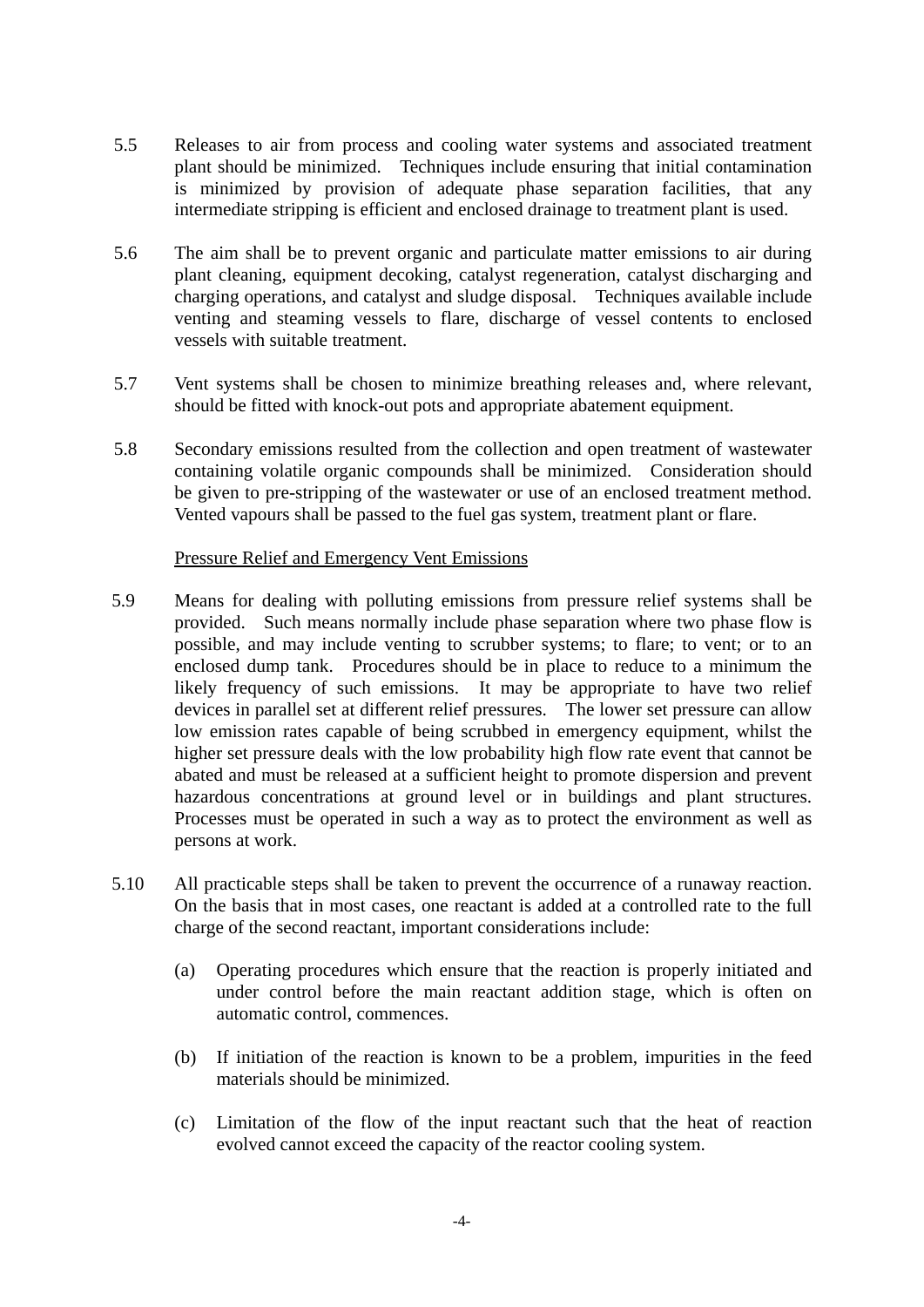- 5.11 Safety relief systems should generally be isolated from routine emission collection systems. In such cases, consideration should be given to the application of appropriate abatement techniques.
- 5.12 For emergency vent emissions which could have a significant environmental impact, total containment relief systems should be considered. This would require a vent receiver which does not discharge directly to atmosphere and is capable of receiving the complete process gaseous, liquid and solid inventory, taking account of all decomposition products, without itself being overpressurised.
- 5.13 Emergency relief systems which deal with pyrophoric materials may require a total containment vent receiver maintained under an inert atmosphere. For less significant pyrophoric emergency emissions it may be acceptable to allow discharge to atmosphere directly so long as:
	- (a) combustion is contained;
	- (b) combustion products are vented to a safe location; and
	- (c) emission of combustion products does not have a significant environmental impact.

## **6 OPERATION AND MAINTENANCE**

- 6.1 Best practicable means requirements include not only the provision of the appliances, but the proper operation and maintenance of equipment, its supervision when in use, and the training and supervision of properly qualified staff.
- 6.2 In general, equipment shall be repaired as soon as practicable. Specific operation and maintenance requirements may be specified for individual equipment.
- 6.3 Malfunction, breakdown or failure of any process or air pollution control equipment that may result in abnormal emission of air pollutants shall be reported to the Authority within 3 working days after the incident.

## **7. MONITORING REQUIREMENTS**

- 7.1 Parameters and sampling frequency will be determined by the Authority. The aim shall be to demonstrate:
	- (a) the process is properly controlled; and
	- (b) compliance with the terms and conditions imposed to the licence.
- 7.2 As a general requirement, indication of satisfactory performance of air pollution control equipment shall be provided. For example where a wet scrubbing system is used to remove acidic gases from the exhaust gas, both the flow of liquid, and its pH or strength should be monitored.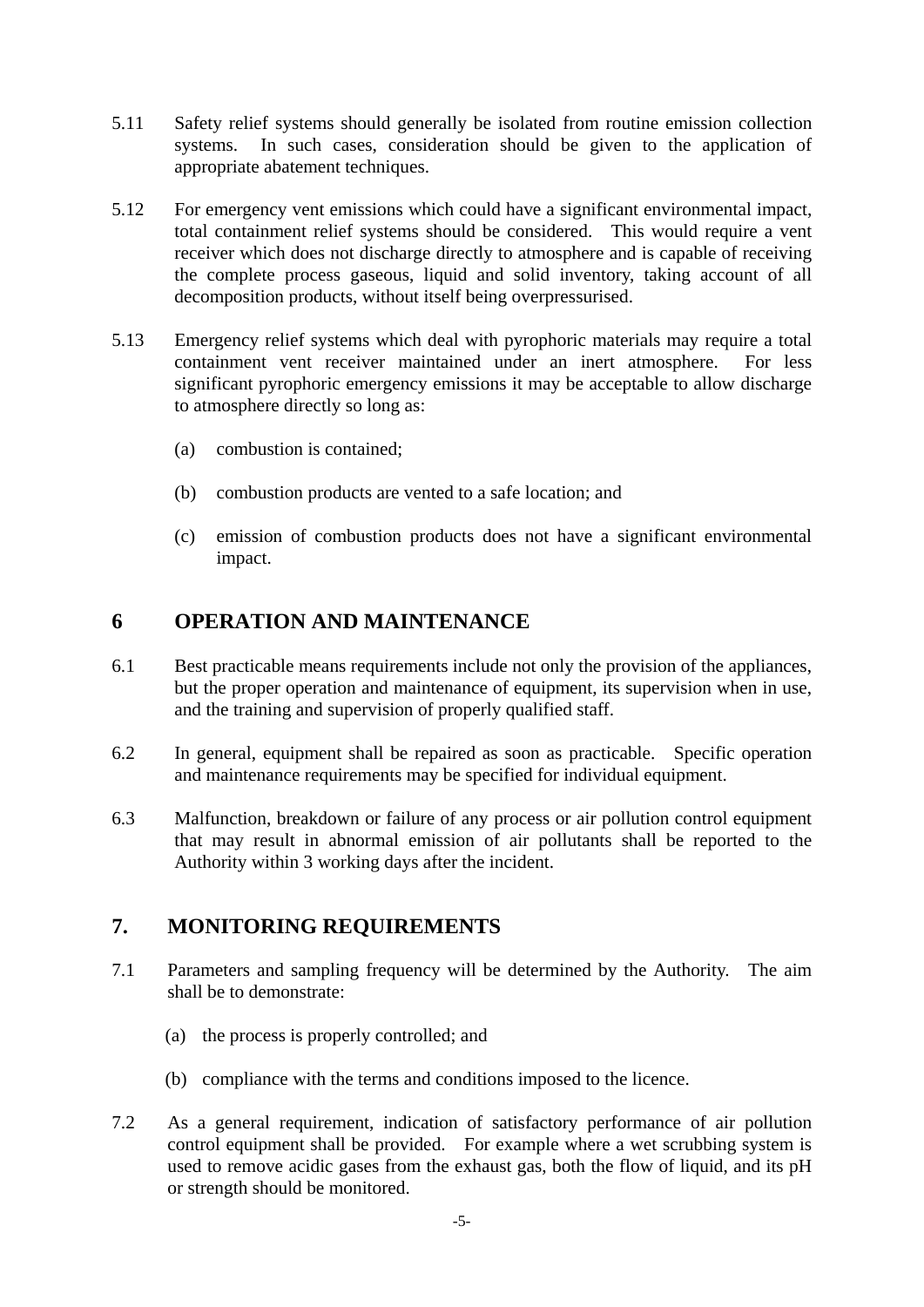- 7.3 If it can be demonstrated to the satisfaction of the Authority that the emission of any air pollutant will be minimal, for example due to its absence from the feedstock or demonstrated through sampling, then monitoring and regular measurement may not be required for that pollutant.
- 7.4 A leak detection and repair/maintenance programme shall be implemented to prevent diffuse emissions resulting from equipment leaks. A leak detection programme might include fixed point ambient air monitoring to determine areas where leaks are occurring or by conducting regular inspections throughout the plant using a portable volatile organic compounds detection device such as a flame ionization detector, photoionisation detector, or infra-red detector.

## **8. COMMISSIONING**

8.1 Commissioning trials, to be witnessed by the Authority whenever appropriate, shall be conducted to demonstrate the performance and capability of the air pollution control measures. A report of the commissioning trial shall be submitted to the Authority within 1 month after completion of the trial.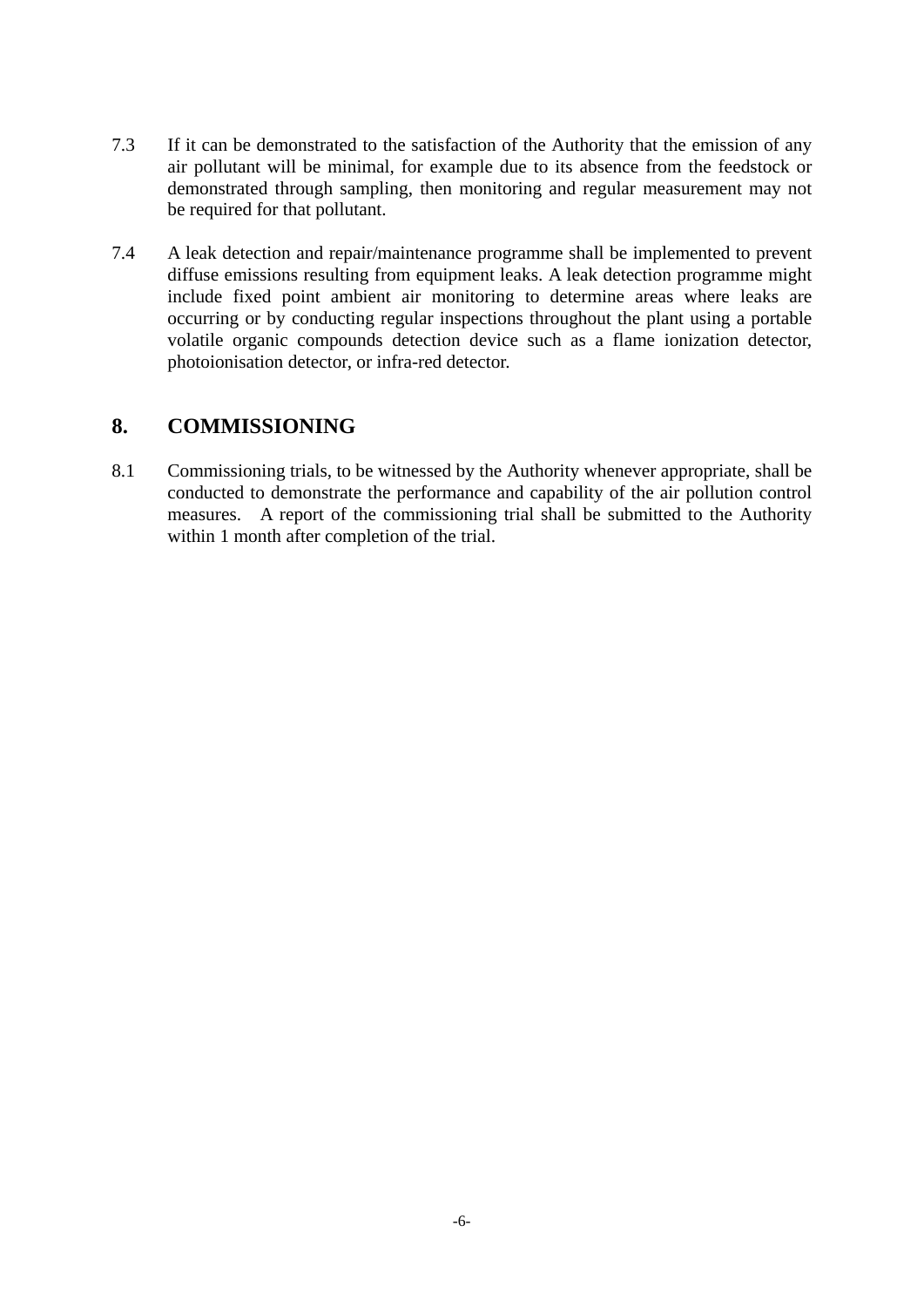#### **WORKS - BATCH MANUFACTURE OF ORGANIC CHEMICALS IN ANNEX I CONCENTRATION LIMIT FOR EMISSION FROM ORGANIC CHEMICAL MULTIPURPOSE PLANT**

by this Note shall not exceed the concentration limits specified in the table below.<br>
(a) Non-combustion process I.1 Air pollutant emissions from the subject specified process and associated processes covered

| <b>Air Pollutant</b>                                              |                                                          | <b>Concentration Limit</b><br>(mg/m <sup>3</sup> ) |
|-------------------------------------------------------------------|----------------------------------------------------------|----------------------------------------------------|
| Active ingredients in the pesticide and pharmaceutical industries |                                                          | 0.15                                               |
| Total amines (expressed as dimethylamine)                         |                                                          | 10                                                 |
| Ammonia                                                           |                                                          | 15                                                 |
| Benzene                                                           |                                                          | 5                                                  |
| <b>Bromine</b>                                                    | 10                                                       |                                                    |
| Cadmium and its compound (expressed as cadmium)                   | 0.1                                                      |                                                    |
| Carbon disulphide                                                 | 5                                                        |                                                    |
| Carbon monoxide                                                   | 100                                                      |                                                    |
| Chlorine                                                          | 10                                                       |                                                    |
| 1,2 Dichloroethane                                                | 5                                                        |                                                    |
| Formaldehyde                                                      | 5                                                        |                                                    |
| Hydrogen bromide                                                  |                                                          | 5                                                  |
| Hydrogen chloride                                                 |                                                          | 10                                                 |
| Hydrogen cyanide                                                  |                                                          | $\overline{2}$                                     |
| Hydrogen fluoride                                                 |                                                          | 5                                                  |
| Hydrogen iodide                                                   |                                                          | 5                                                  |
| Hydrogen sulphide                                                 |                                                          | 5                                                  |
| Iodine                                                            |                                                          | 10                                                 |
| Total particulate lead and its compounds (expressed as lead)      |                                                          | $\overline{4}$                                     |
| Total non-particulate lead compounds (expressed as lead)          |                                                          | 20                                                 |
| Mercury and its compounds (expressed as mercury)                  |                                                          | 0.1                                                |
| Nitrogen oxides (expressed as nitrogen dioxide)                   |                                                          | 300                                                |
| Organic sulphides and mercaptans (expressed as methyl mercaptan)  |                                                          | $\overline{2}$                                     |
| Oxides of sulphur (expressed as sulphur dioxide)                  |                                                          | 300                                                |
| Particulate matter                                                |                                                          | 20                                                 |
| Total phenols, cresols and xylols (expressed as phenol)           |                                                          | 10                                                 |
| Phosgene                                                          |                                                          | $\mathbf{1}$                                       |
| Trimethylamine                                                    |                                                          | $\overline{2}$                                     |
| Volatile organic compounds                                        | <b>Total Class A compounds</b>                           | 20                                                 |
| (excluding particulate matter)                                    | <b>Total Class B compounds</b><br>(expressed as toluene) | 80                                                 |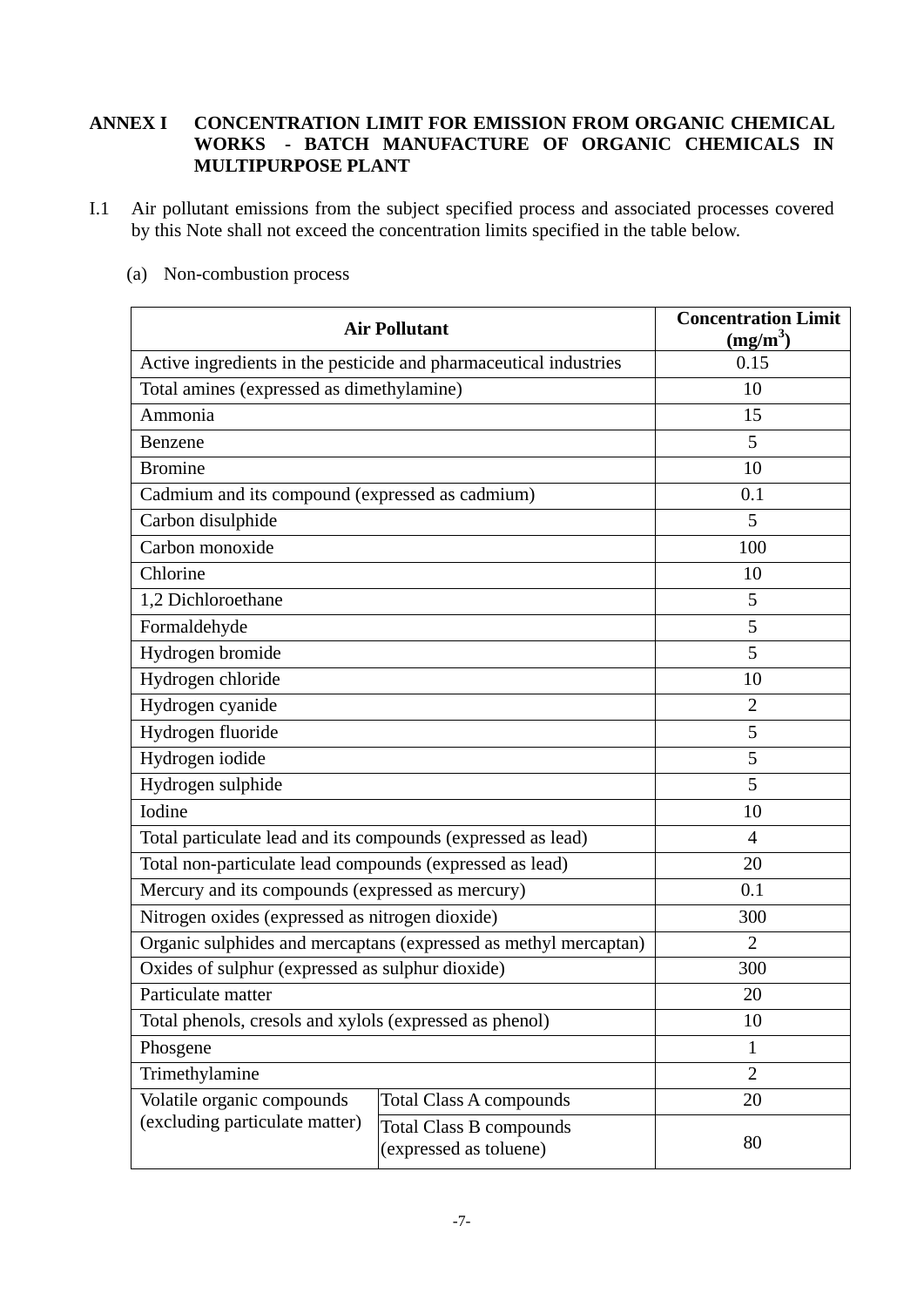| Note: | [1]   | The reference conditions for the concentration limits are: $0^{\circ}$ C temperature,<br>101.325 kPa pressure, and no correction for water vapour or oxygen content.                                                                                                                                                                                                                                                   |  |
|-------|-------|------------------------------------------------------------------------------------------------------------------------------------------------------------------------------------------------------------------------------------------------------------------------------------------------------------------------------------------------------------------------------------------------------------------------|--|
|       | $[2]$ | Introduction of dilution air to achieve the concentration limits is not<br>permitted.                                                                                                                                                                                                                                                                                                                                  |  |
|       | $[3]$ | An 'active ingredient' is a material in a product, the properties of which are<br>essential for the application for which the product is designed.                                                                                                                                                                                                                                                                     |  |
|       | $[4]$ | Where the term 'expressed as' is used, then a correction should be carried out<br>using the ratio of atomic or molecular weights of the substances as<br>appropriate.                                                                                                                                                                                                                                                  |  |
|       | [5]   | The term 'volatile organic compounds' includes all organic compounds<br>released to air in the gas phase.                                                                                                                                                                                                                                                                                                              |  |
|       | [6]   | The concentration limits on volatile organic compounds apply where the<br>following mass emission limits are exceeded:                                                                                                                                                                                                                                                                                                 |  |
|       |       | <b>Total Class A</b><br>$100$ g/hr                                                                                                                                                                                                                                                                                                                                                                                     |  |
|       |       | <b>Total Class B</b><br>5 tonnes/year or 2 kg/hr,<br>whichever is the lower.<br>(expressed as toluene)                                                                                                                                                                                                                                                                                                                 |  |
|       |       | Emissions below these mass emission limits may still require controls and<br>the setting of appropriate emission limits.                                                                                                                                                                                                                                                                                               |  |
|       | $[7]$ | 'Class A compounds' are those organic compounds that may cause significant<br>harm to the environment.<br>They include Montreal Protocol substances and<br>other harmful compounds such as: acetaldehyde, acrylic acid, benzyl<br>chloride, carbon tetrachloride, chlorofluorocarbons, ethyl acrylate, halons,<br>maleic<br>anhydride,<br>1,1,1,<br>trichloroethane,<br>trichloroethylene,<br>and<br>trichlorotoluene. |  |
|       | [8]   | 'Class B compounds' are organic compounds of lower environmental impact<br>than Class A compounds. Examples of this class include toluene, acetone<br>and propylene.                                                                                                                                                                                                                                                   |  |
|       | [9]   | For mixed streams where both Class A and Class B compounds exist, the<br>concentration limit on volatile organic compounds is calculated by summing<br>the product of the classes multiplied by their respective mass fractions.                                                                                                                                                                                       |  |

I.2 The concentration limits for substances not specially listed in the above table should be taken as being the same as substances they are closely equivalent to in terms of their effect on the environment.